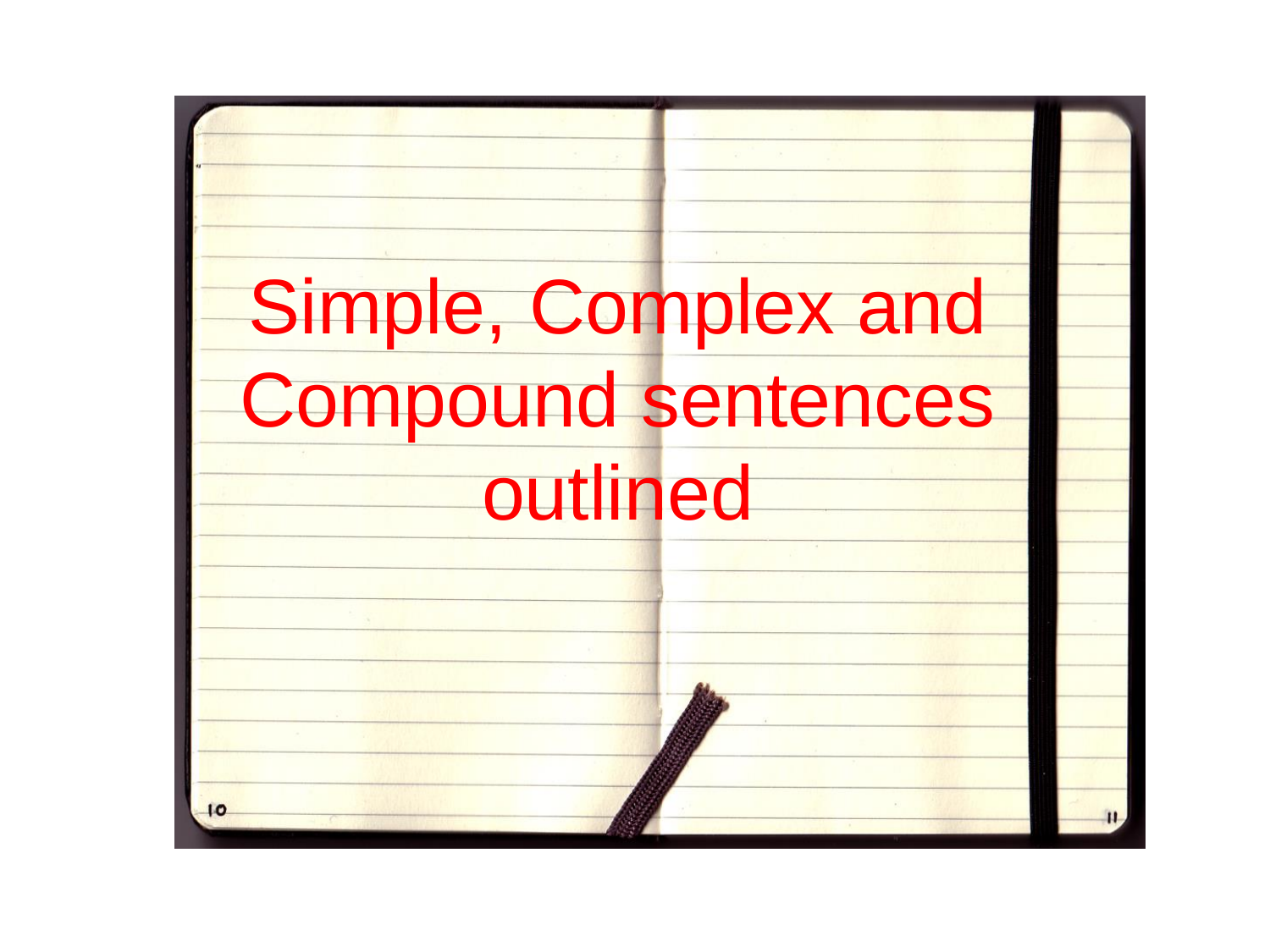# Simple Sentences are… **SIMPLE!**

You **all** use simple sentences in your writing. For example *'The sand was golden.'* Or *'The sun was hot.'* 

If you only use simple sentences your reader will **fall asleep.**

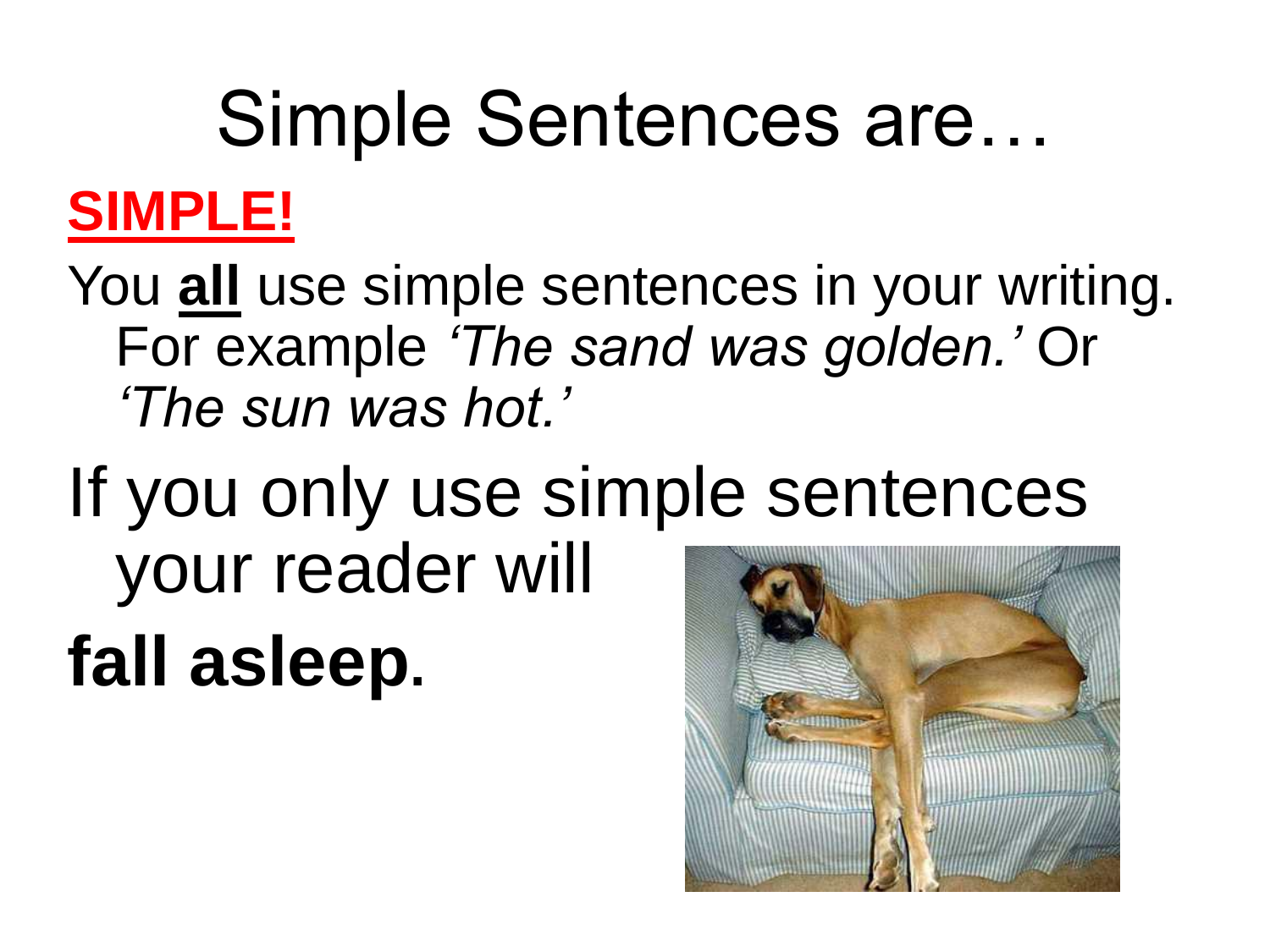# Compound Sentences are…

### A little less simple.

When you have two or more short, independent, simple sentences which are of **equal weight** you can join them together using **CONJUNCTIONS.**

### **For example:**

- **The sea was rough.**
- **The sun was shining.**

These are both boring simple sentences. You can put these together to make one longer, more interesting compound sentence using a conjunction.

**For example: The sea was rough but the sun was shining.**

The most common conjunctions are: **and, as, but, or, so**

**Remember: JUNCTIONS** join roads together, so **CONJUNCTIONS** join sentences together!

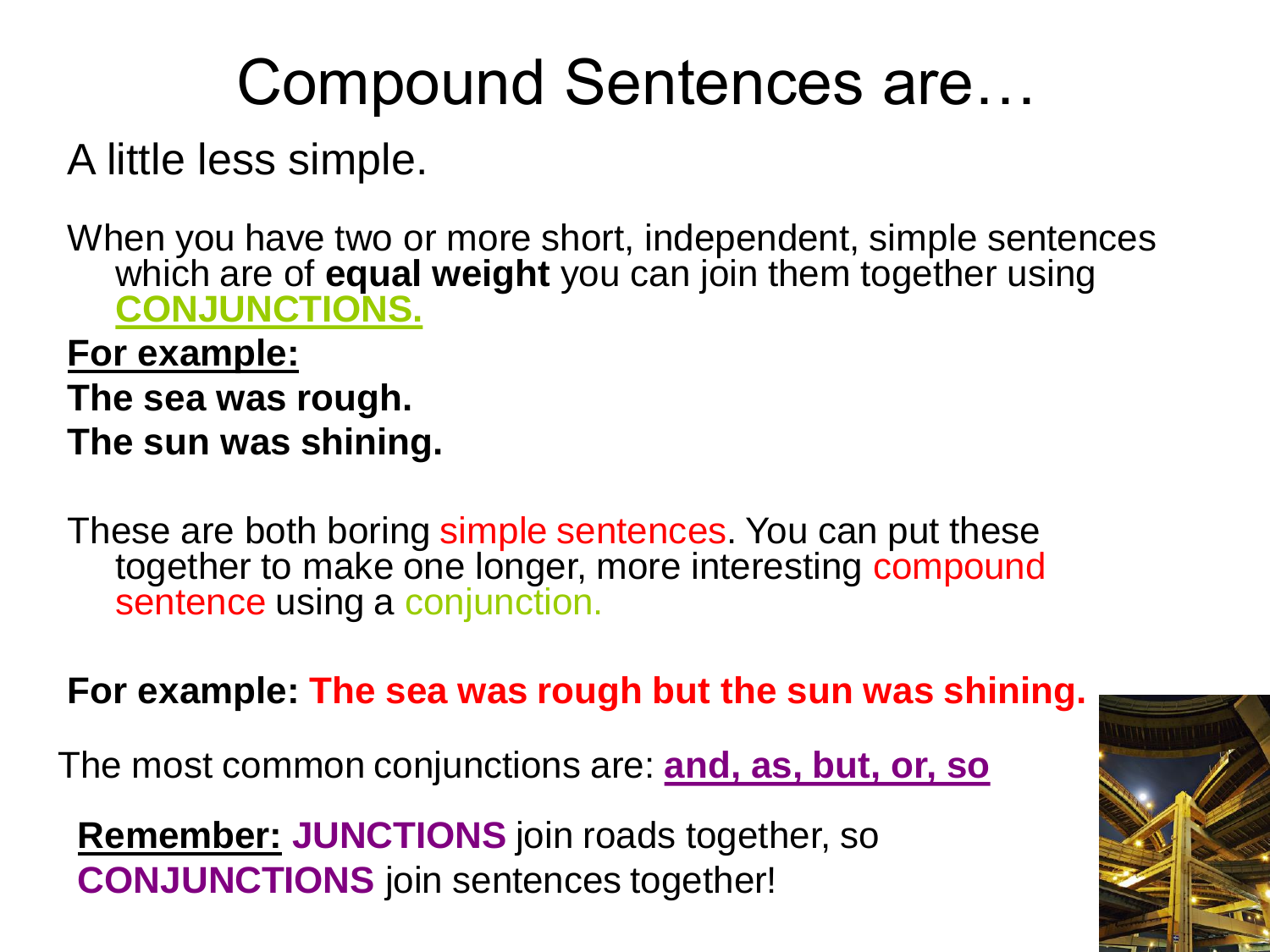# So far we have learnt….

## **Simple Sentences** – Contain a subject and a verb.

The sun shines brightly.

The children play football on the beach.

### **Compound Sentences** – Contain a subject, a verb and a conjunction.

The sun was shining, so the people got burnt.

The seagulls sang as the sea came in.

**Another note:** Try not to use the same conjunction over and over again. Vary them to make it more interesting!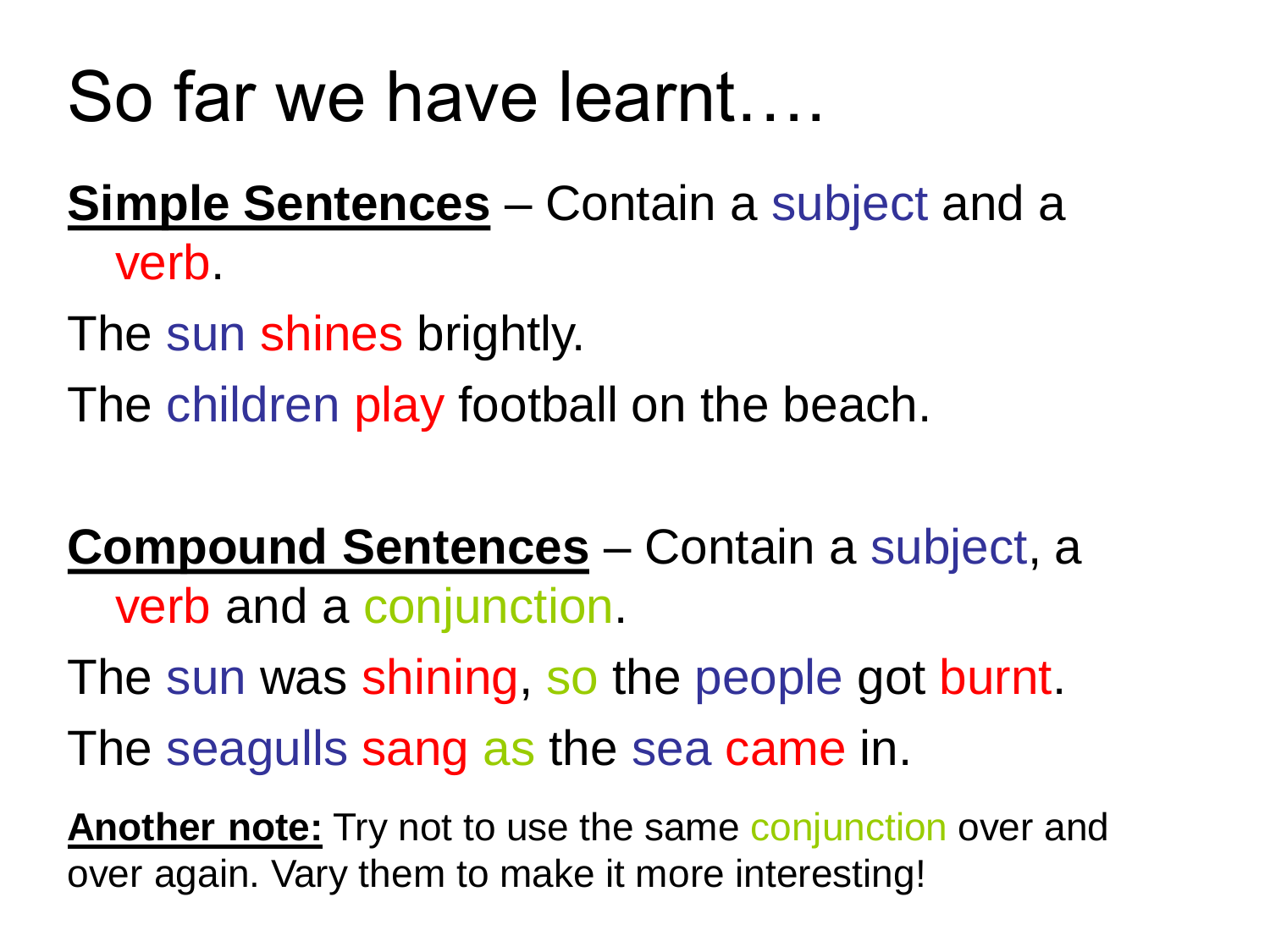## Complex sentences are…

The hardest of all! So listen carefully…

### **The Small Print…**

When you make a compound sentence you are joining two or more simple sentences together with a conjunction. If you took the conjunction away, the sentences would be complete and they would still make sense.

This isn't the same for complex sentences. Complex sentences don't just divide into neat, complete, simple sentences if you take out the conjunctions. In complex sentences the conjunction is used to join together **clauses**. A clause is a group of words that contains a subject and a verb. Some of these clauses might be complete short sentences, but in a complex sentence at least one of them will **depend on the conjunction for its meaning**.

**In other words, if you take the conjunction away, the sentence won't divide into complete units that make sense by themselves!**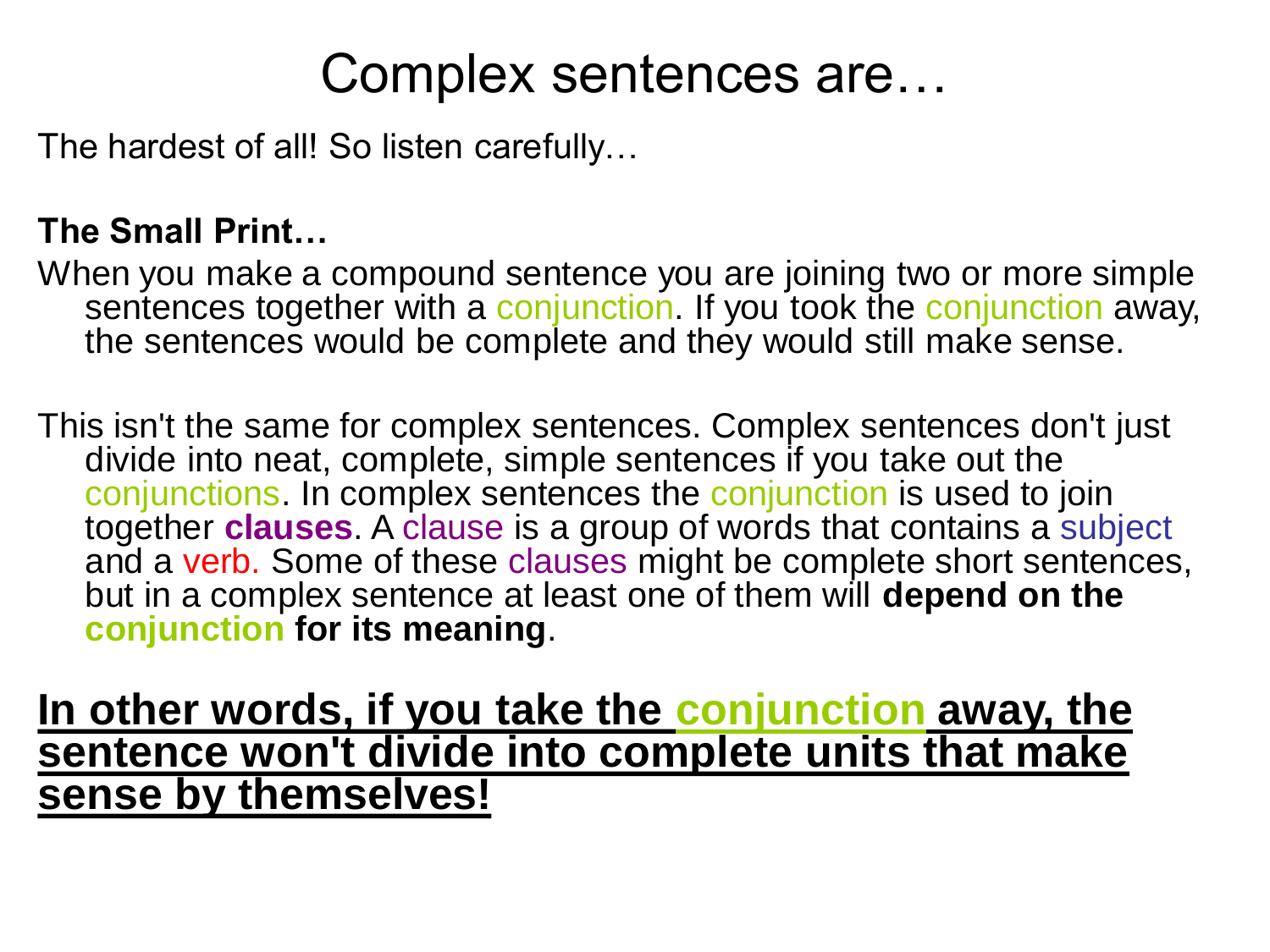## Thailand flourishes in March, although it rains in August.

Thailand flourishes in March – *Main clause (complete, short sentence)* Although – *Conjunction* It rains in August – *Subordinate clause (Called this because it doesn't really make sense on its own!)*

## While the breeze blew, people flew colourful kites.

While – *Conjunction (Yes, they can be at the beginning of sentences too!)* The breeze blew – *Subordinate clause* People flew colourful kites – *Main clause (complete, short sentence)*

*Notice that only 1 of the 2 clauses in these sentences makes sense on its own!*